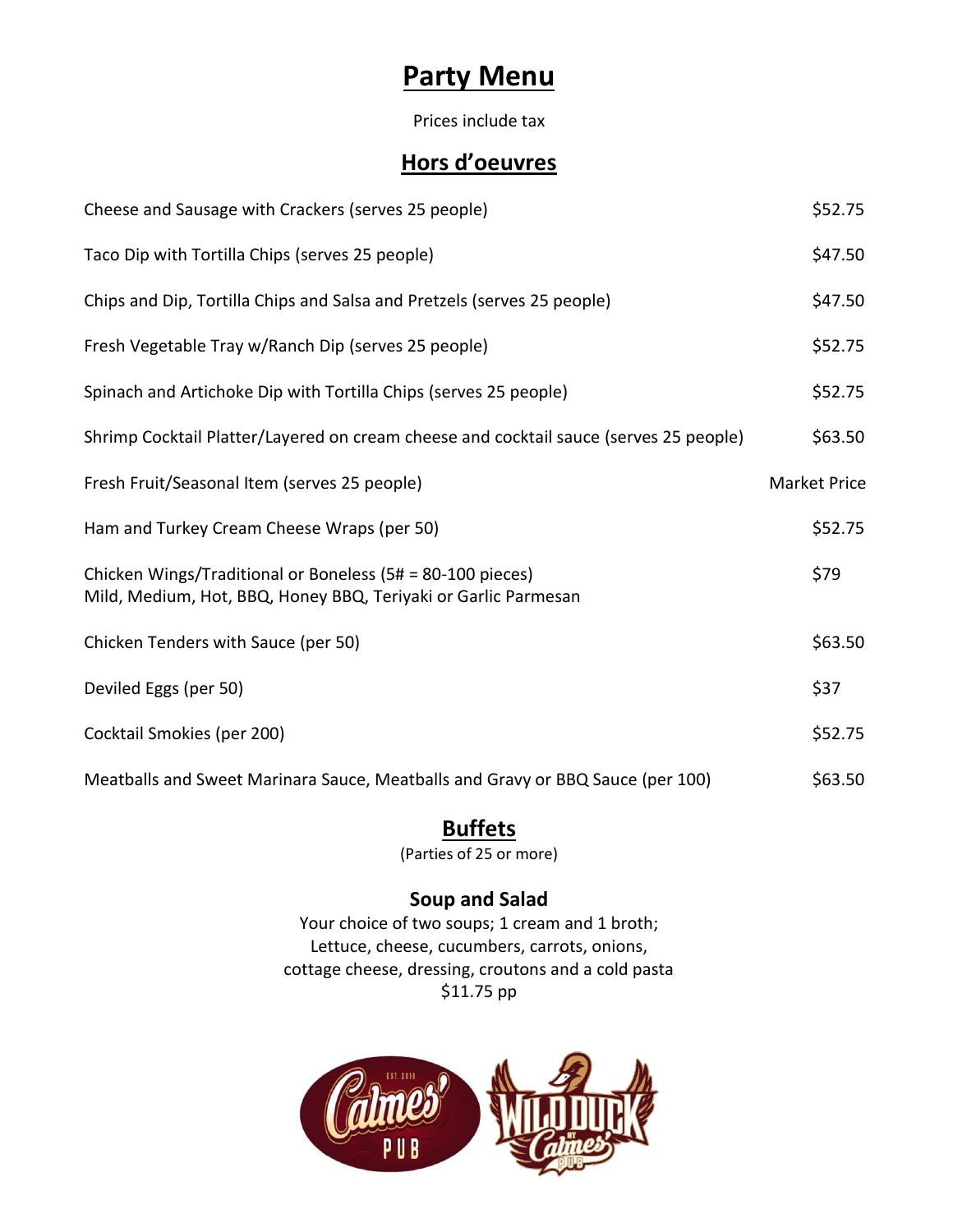### **Buffets**

(Parties of 25 or more)

### **Pizza**

A variety of Homemade 16" Thin and High-rise crust \$13.75 pp

#### **Tacos**

Hard and Soft Shells, Meat, Cheese, Lettuce, Tomatoes, Onions, Black Olives, Salsa & Sour Cream \$13.75 pp

### **Sub Builder**

Ham and Turkey served with assorted Cheese, Lettuce, Tomatoes, Onions, Pickles and Rolls served with Chips and Dip & Pasta Salad \$16 pp

#### **Hot Sandwich**

(choice of two meats) Burgers, Brats, Beef, BBQ Pork, Ham, Hot Dogs, Turkey or Spanish Hamburger with Baked Beans, Potato Salad, Chips and Dip & Vegetable Tray \$16 pp

#### **Pizza and Wings**

A variety of Homemade 16" Thin and High-rise crust Traditional or Boneless (24) Chicken Wings with Celery and Ranch Dressing \$21 pp

**Tenderloin Tips** Tenderloin Tips with Gravy and Garlic Mashed Potatoes or Noodles \$18 pp

### **Option to add Salad Bar to any of the Buffets**

Includes lettuce, cheese, cucumbers, carrots, onions, cottage cheese, dressing, croutons and a cold pasta +\$5.25 pp